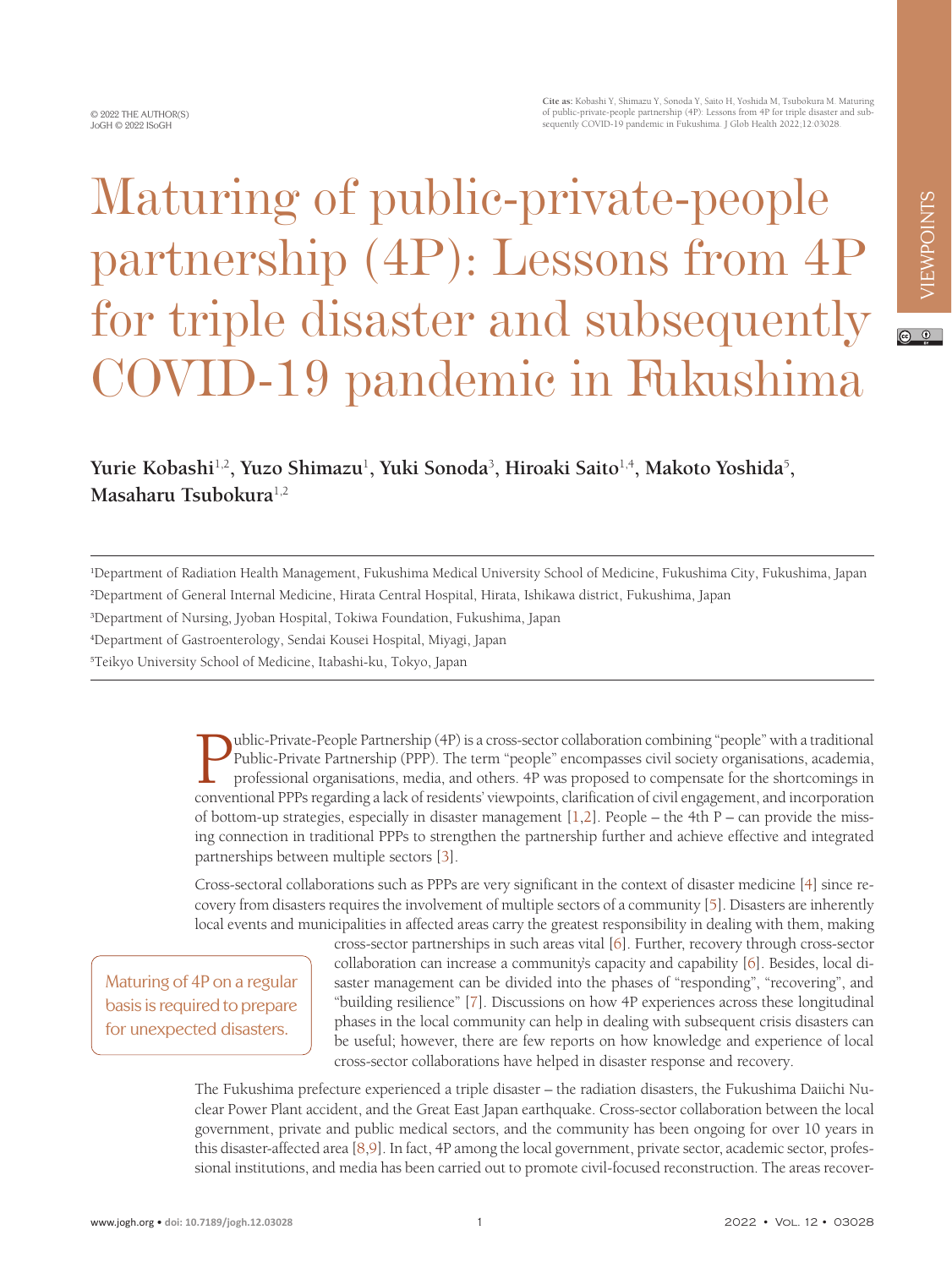

**Photo: Doctors explaining the COVID-19 antibody testing results during a meeting with residents at Hirata Village governmental office as part of the Public-Private-People Partnership (4P). (The authors' own collection, used with permission).**

ing from the triple disaster have also been affected by the COVID-19 pandemic. The COVID-19 pandemic is considered a disaster with capacity enhancement being one of the major challenges for disaster damage management. Here, 4P is considered an essential solution [[6\]](#page-2-5). This area is suitable for reporting how experiences and knowledge of cross-sector collaboration regarding disaster response and recovery can help with preparing for unexpected disasters in communities.

The COVID-19 pandemic has also affected the Fukushima prefecture, where post-disaster recovery is ongoing. In this area, the Fukushima Vaccination Community Survey (FVCS) – a series of antibody testing against CO-VID-19 – is carried out under multi-sectoral collaboration between research agencies, universities, local governments, and the medical sector. Approximately 2500 residents in the radiation disaster-affected areas, where the population is aging due to radiation, are participating

in the project. Antibody testing among medical personnel, patients, frontline workers, and the general public is being carried out every three months. Fukushima prefecture might be one of the fastest cohort setting areas for COVID-19 antibody testing in the Japanese community. There are many barriers to cross-sector collaboration during disasters, including economic, political, legal, structural, procedural, strategic, executive, human, socio-cultural, and sharing of information [[4](#page-2-3)[,6](#page-2-5)]. Nevertheless, FVCS could overcome these barriers immediately. This paper presents the experience and knowledge of disaster recovery in the region and how it helped in responding to the newly occurring disaster and developing countermeasures, including the FVCS, for CO-VID-19 under 4P (**[Figure 1](#page-1-0)**).

<span id="page-1-0"></span>

Figure 1. Maturating stages of Public-Private-People Partnership (4P). When the community experienced a disaster, the community was required to deal with the issues, and the skills and relationship between sectors might be mature. When the next disaster happens, the community would overcome the barriers and make strategy smoothly.

The first key point is that some municipalities in Fukushima prefecture already have many years of experience with surveys on radiation exposure and related health issues in the disaster-affected area. Therefore, these municipalities could deal with ethical matters in research without any hurdle. The persons involved in FVCS have a shared sense of value that makes invisible health threats visible, since sharing the results with the residents is vital. This helped to overcome several barriers – legal, structural, procedural, human, and socio-cultural. The accumulated experience of joint research, conferences, and workshops

for radiation health management with the collaboration of municipalities, universities, hospitals, and residents has clarified the aspects that might give rise to ethical issues. The experience of 4P with radiation disaster has been valuable in overcoming such issues effectively in the COVID-19 pandemic era.

The second key point is that the FVCS principal investigator has built trust over the years with key persons in the sectors. Presently, a better balance could be maintained by working across municipalities, which would help the project overcome political and human barriers. Three municipalities cooperated with the FVCS, with the key persons from each municipality being the mayor (also the director of the medical institution), the head of the health and welfare department in a municipal organisation, the hospital director, the hospital office manager, the municipal hospital's clinical director, and the head of a local medical association. Strong connections with the few key persons in the sectors who could make decisions and coordinate were essential. In this case, personal connections worked well instead of contracts and mere appearances.

The third key point was to expand cooperation to various sectors (based on key persons) such as hospitals (public and private) and health facilities, local government, several universities, media, local medical associ-